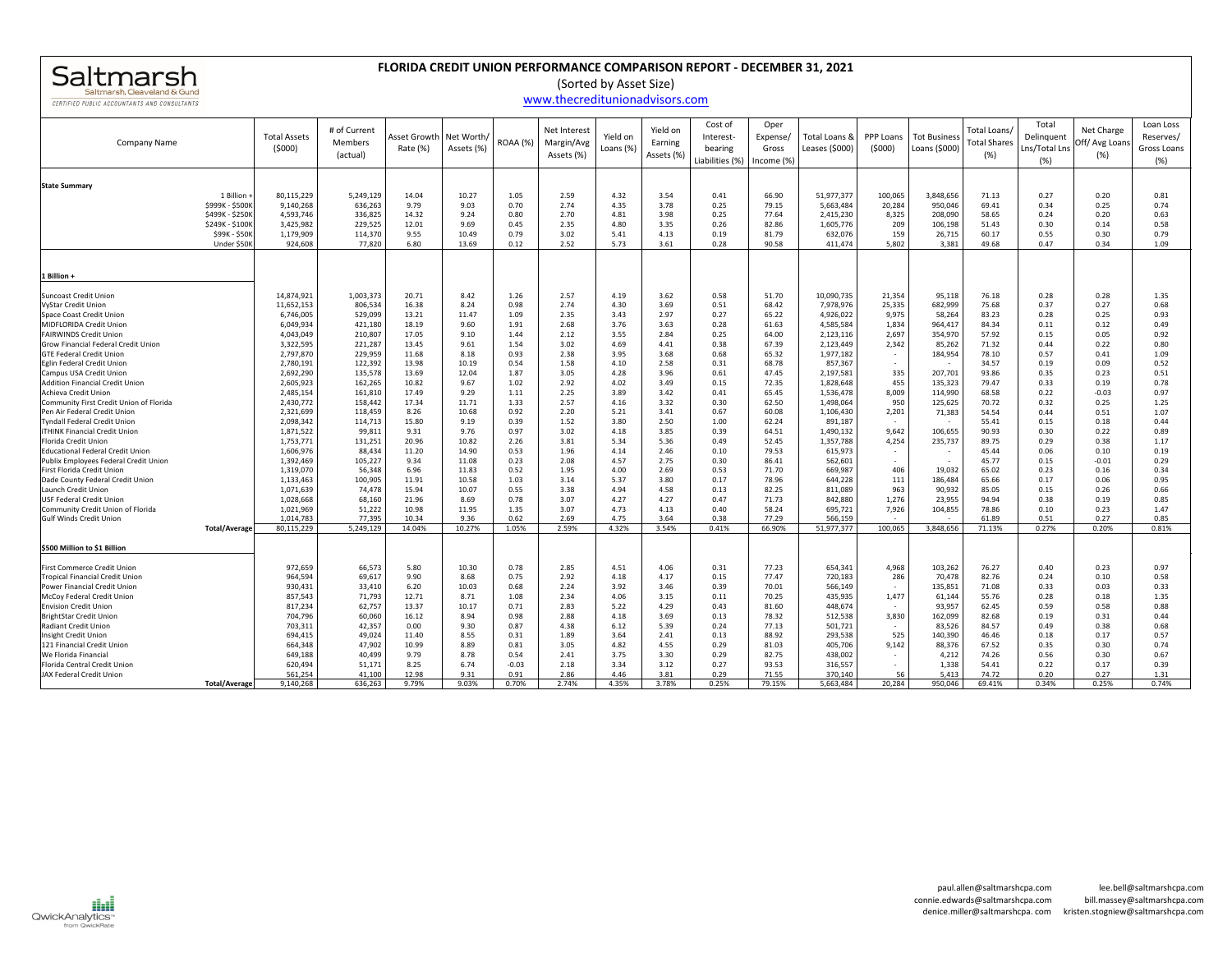

#### **FLORIDA CREDIT UNION PERFORMANCE COMPARISON REPORT ‐ DECEMBER 31, 2021**

(Sorted by Asset Size)

www.thecreditunionadvisors.com

| <b>Company Name</b>                           | <b>Total Assets</b><br>(5000) | # of Current<br>Members<br>(actual) | Asset Growth<br>Rate (%) | Net Worth,<br>Assets (%) | <b>ROAA</b> (%) | Net Interest<br>Margin/Avg<br>Assets (%) | Yield on<br>Loans (%) | Yield on<br>Earning<br>Assets (%) | Cost of<br>Interest-<br>bearing<br>Liabilities (%) | Oper<br>Expense<br>Gross<br>Income (% | Total Loans &<br>Leases (\$000) | PPP Loans<br>(5000)      | <b>Tot Business</b><br>Loans (\$000) | Total Loans/<br><b>Total Shares</b><br>(% ) | Total<br>Delinquent<br>Lns/Total Lns<br>(% ) | Net Charge<br>Off/ Avg Loans<br>(%) | Loan Loss<br>Reserves/<br>Gross Loans<br>(%) |
|-----------------------------------------------|-------------------------------|-------------------------------------|--------------------------|--------------------------|-----------------|------------------------------------------|-----------------------|-----------------------------------|----------------------------------------------------|---------------------------------------|---------------------------------|--------------------------|--------------------------------------|---------------------------------------------|----------------------------------------------|-------------------------------------|----------------------------------------------|
| \$250 Million to \$500 Million                |                               |                                     |                          |                          |                 |                                          |                       |                                   |                                                    |                                       |                                 |                          |                                      |                                             |                                              |                                     |                                              |
|                                               |                               |                                     |                          |                          |                 |                                          |                       |                                   |                                                    |                                       |                                 |                          |                                      |                                             |                                              |                                     |                                              |
| Velocity Community Federal Credit Union       | 469.848                       | 22,857                              | 14.46                    | 9.77                     | 0.03            | 2.35                                     | 4.27                  | 3.20                              | 0.17                                               | 92.10                                 | 228.923                         | $\sim$                   |                                      | 54.56                                       | 0.09                                         | 0.14                                | 0.40                                         |
| <b>Trax Federal Credit Union</b>              | 460,199                       | 42,013                              | 10.02                    | 11.43                    | 0.92            | 1.87                                     | 4.31                  | 3.07                              | 0.47                                               | 68.72                                 | 181,177                         | 17                       | $\sim$                               | 44.86                                       | 0.65                                         | 0.23                                | 0.53                                         |
| Tampa Bay Federal Credit Union                | 391,103                       | 32,505                              | 6.74                     | 9.80                     | 0.58            | 2.79                                     | 4.25                  | 4.13                              | 0.35                                               | 79.38                                 | 265,929                         |                          | 213                                  | 76.66                                       | 0.38                                         | 0.05                                | 0.34                                         |
| San Antonio Citizens Federal Credit Union     | 347,558                       | 17,930                              | 25.14                    | 7.94                     | 1.09            | 2.00                                     | 4.43                  | 2.58                              | 0.22                                               | 67.92                                 | 125,232                         | 1,185                    | 13,944                               | 39.09                                       | 0.12                                         | 0.02                                | 1.44                                         |
| Innovations Federal Credit Union              | 346,335                       | 22,021                              | 18.96                    | 8.35                     | 0.94            | 3.27                                     | 5.06                  | 4.57                              | 0.30                                               | 77.68                                 | 241,466                         | 2,646                    | 44.720                               | 77.57                                       | 0.15                                         | 0.05                                | 0.33                                         |
| Florida State University Credit Union         | 332,444                       | 29,317                              | 8.79                     | 9.53                     | 1.13            | 3.41                                     | 5.03                  | 4.70                              | 0.31                                               | 71.33                                 | 244,720                         | $\sim$                   | 59,842                               | 82.59                                       | 0.67                                         | 0.35                                | 0.75                                         |
| Orlando Credit Union                          | 313,715                       | 24,639                              | 10.84                    | 7.36                     | 0.49            | 2.77                                     | 4.62                  | 4.12                              | 0.22                                               | 86.94                                 | 195,318                         | 583                      | 12,015                               | 67.79                                       | 0.10                                         | 0.23                                | 0.55                                         |
| Members First Credit Union of Florida         | 298,563                       | 20,155                              | 24.64                    | 10.61                    | 0.94            | 2.29                                     | 5.32                  | 3.70                              | 0.25                                               | 74.11                                 | 122,476                         |                          |                                      | 46.06                                       | 0.32                                         | 0.13                                | 0.38                                         |
| Guardians Credit Union                        | 295,864                       | 35,815                              | 17.68                    | 10.83                    | 1.18            | 2.42                                     | 4.72                  | 4.25                              | 0.08                                               | 75.98                                 | 148,208                         | 2,904                    | 6,187                                | 58.14                                       | 0.15                                         | 0.42                                | 1.07                                         |
| Panhandle Credit Union                        | 295,526                       | 14,377                              | 12.06                    | 11.71                    | 0.84            | 2.39                                     | 4.92                  | 3.89                              | 0.16                                               | 72.12                                 | 135,961                         | $\sim$                   | 22,676                               | 52.61                                       | 0.17                                         | 0.16                                | 1.34                                         |
| Gold Coast Federal Credit Union               | 266,131                       | 21,353                              | 13.31                    | 8.30                     | 0.29            | 1.67                                     | 3.30                  | 2.46                              | 0.07                                               | 89.60                                 | 96,838                          |                          |                                      | 40.03                                       | 0.02                                         | $-0.01$                             | 0.16                                         |
| Harvesters Federal Credit Union               | 260,111                       | 23,579                              | 0.00                     | 7.85                     | 0.62            | 4.77                                     | 7.34                  | 7.37                              | 0.46                                               | 87.13                                 | 183,700                         | 90                       | 31,918                               | 76.76                                       | 0.12                                         | 0.26                                | 0.13                                         |
| University Credit Union                       | 259,435                       | 14,867                              | 6.12                     | 8.25                     | 0.35            | 2.20                                     | 3.84                  | 2.71                              | 0.12                                               | 83.09                                 | 96,923                          |                          | 15,362                               | 41.01                                       | 0.01                                         | 0.22                                | 0.69                                         |
| Keys Federal Credit Union                     | 256.913                       | 15,397                              | 31.72                    | 7.67                     | 1.79            | 3.60                                     | 5.97                  | 4.94                              | 0.31                                               | 60.78                                 | 148,359                         | 900                      | 1,213                                | 63.30                                       | 0.45                                         | 0.55                                | 0.72                                         |
| Total/Average                                 | 4,593,746                     | 336,825                             | 14.32%                   | 9.24%                    | 0.80%           | 2.70%                                    | 4.81%                 | 3.98%                             | 0.25%                                              | 77.64%                                | 2,415,230                       | 8,325                    | 208,090                              | 58.65%                                      | 0.24%                                        | 0.20%                               | 0.63%                                        |
| \$100 Million to \$250 Million                |                               |                                     |                          |                          |                 |                                          |                       |                                   |                                                    |                                       |                                 |                          |                                      |                                             |                                              |                                     |                                              |
| JetStream Federal Credit Union                | 240.054                       | 15,041                              | 7.06                     | 10.04                    | 0.48            | 2.48                                     | 4.56                  | 4.03                              | 0.19                                               | 89.56                                 | 133.404                         | $\sim$                   | 27,810                               | 62.33                                       | 0.15                                         | 0.29                                | 0.27                                         |
| Central Credit Union of Florida               | 233,913                       | 17,023                              | 10.33                    | 8.34                     | 0.16            | 2.66                                     | 5.36                  | 4.84                              | 0.26                                               | 91.00                                 | 124,111                         | $\sim$                   |                                      | 58.35                                       | 0.42                                         | 0.16                                | 0.32                                         |
| Santa Rosa County Federal Credit Union        | 199,547                       | 13,179                              | 16.04                    | 10.11                    | 0.74            | 2.11                                     | 5.31                  | 3.25                              | 0.47                                               | 68.04                                 | 67,695                          | $\sim$                   | $\sim$                               | 37.83                                       | 0.33                                         | 0.21                                | 0.99                                         |
| Community South Credit Union                  | 187,544                       | 12,966                              | 15.82                    | 12.49                    | 1.20            | 3.43                                     | 5.21                  | 4.66                              | 0.41                                               | 69.20                                 | 131,042                         | $\sim$                   | 31,965                               | 80.75                                       | 0.37                                         | 0.38                                | 1.25                                         |
| Alive Credit Union                            | 178.379                       | 13,995                              | 9.85                     | 11.76                    | 0.19            | 1.71                                     | 3.29                  | 2.29                              | 0.29                                               | 86.02                                 | 80,045                          | $\sim$                   | 500                                  | 51.14                                       | 0.39                                         | 0.04                                | 0.34                                         |
| Miami Postal Service Credit Unior             | 167,408                       | 13,338                              | 7.78                     | 11.52                    | 2.02            | 2.80                                     | 6.16                  | 4.17                              | 0.16                                               | 58.72                                 | 72,292                          | $\sim$                   |                                      | 49.40                                       | 0.38                                         | 0.45                                | 0.70                                         |
| JM Associates Federal Credit Union            | 166,599                       | 8,165                               | 16.59                    | 12.05                    | 0.34            | 2.49                                     | 5.69                  | 3.34                              | 0.32                                               | 84.14                                 | 61,970                          | $\sim$                   |                                      | 42.47                                       | 0.20                                         | 0.01                                | 0.74                                         |
| Pinellas Federal Credit Union                 | 160,299                       | 11,788                              | 14.97                    | 11.05                    | 0.01            | 2.13                                     | 3.73                  | 3.04                              | 0.23                                               | 94.86                                 | 90,060                          | $\sim$                   | $\sim$                               | 63.72                                       | 0.01                                         | 0.01                                | 0.17                                         |
| First Choice Credit Union                     | 152,180                       | 9,661                               | 18.54                    | 8.58                     | 0.26            | 1.74                                     | 3.67                  | 2.04                              | 0.18                                               | 89.16                                 | 53,486                          | $\sim$                   | $\sim$                               | 38.42                                       | 0.14                                         | 0.04                                | 1.18                                         |
| Miami Firefighters Federal Credit Union       | 151,085                       | 4,655                               | 15.43                    | 9.53                     | 0.91            | 2.46                                     | 4.09                  | 3.47                              | 0.28                                               | 63.33                                 | 94,268                          | $\sim$                   | 1,814                                | 69.72                                       | 0.01                                         | 0.09                                | 0.60                                         |
| Coastline Federal Credit Unior                | 147,301                       | 10,009                              | 7.30                     | 9.41                     | 0.17            | 1.84                                     | 4.17                  | 3.04                              | 0.24                                               | 88.85                                 | 63,665                          | . –                      |                                      | 48.16                                       | 0.09                                         | 0.12                                | 0.25                                         |
| First Coast Community Credit Unior            | 146,906                       | 11,884                              | 13.61                    | 10.60                    | 0.30            | 2.27                                     | 6.03                  | 3.63                              | 0.23                                               | 86.09                                 | 46,868                          |                          |                                      | 36.02                                       | 0.27                                         | 0.03                                | 0.23                                         |
| Priority One Credit Union of Florida          | 133,811                       | 9,561                               | 10.21                    | 8.56                     | 0.36            | 2.68                                     | 4.33                  | 3.05                              | 0.15                                               | 88.32                                 | 79,350                          |                          |                                      | 65.30                                       | 0.16                                         | 0.09                                | 0.25                                         |
| Florida West Coast Credit Union               | 128,881                       | 10,474                              | 12.62                    | 9.89                     | 0.52            | 2.18                                     | 4.43                  | 3.09                              | 0.23                                               | 78.48                                 | 52,804                          |                          |                                      | 45.96                                       | 0.15                                         | 0.00                                | 0.97                                         |
| Buckeye Community Federal Credit Union        | 126,573                       | 10,196                              | 8.98                     | 9.39                     | 0.55            | 3.15                                     | 5.09                  | 5.01                              | 0.21                                               | 83.08                                 | 80,856                          |                          | 2,201                                | 72.46                                       | 0.25                                         | $-0.02$                             | 0.42                                         |
| TRU-FI Credit Unior                           | 125,222                       | 7,393                               | 13.80                    | 8.46                     | 0.52            | 2.82                                     | 6.39                  | 4.20                              | 0.67                                               | 77.44                                 | 57,423                          | $\overline{\phantom{a}}$ | 2,138                                | 50.66                                       | 0.85                                         | 0.18                                | 0.75                                         |
| <b>SUN Credit Union</b>                       | 120,101                       | 7,058                               | 12.33                    | 8.31                     | 0.20            | 1.89                                     | 4.15                  | 2.87                              | 0.16                                               | 90.09                                 | 41,976                          |                          |                                      | 38.46                                       | 0.71                                         | 0.09                                | 0.58                                         |
| <b>Bay Credit Union</b>                       | 118,333                       | 7,812                               | 9.78                     | 9.83                     | 0.57            | 2.85                                     | 4.89                  | 3.64                              | 0.11                                               | 82.53                                 | 67,832                          | $\sim$                   | 21,540                               | 63.78                                       | 0.02                                         | 0.13                                | 0.41                                         |
| Okaloosa County Teachers Federal Credit Union | 117,113                       | 9,562                               | 12.53                    | 8.23                     | 0.29            | 2.67                                     | 5.79                  | 3.33                              | 0.19                                               | 84.96                                 | 47,101                          | $\sim$                   |                                      | 44.22                                       | 0.85                                         | 0.52                                | 0.64                                         |
| Powernet Credit Union                         | 109,751                       | 3,579                               | 8.11                     | 8.31                     | 0.40            | 1.54                                     | 4.63                  | 2.47                              | 0.38                                               | 68.22                                 | 36,270                          | 209                      | 1,526                                | 36.14                                       | 0.51                                         | 0.04                                | 0.68                                         |
| City & Police Federal Credit Union            | 109,583                       | 6,536                               | 13.06                    | 7.43                     | 0.25            | 2.36                                     | 4.14                  | 3.04                              | 0.26                                               | 86.05                                 | 57,265                          | $\sim$                   | 16,704                               | 56.66                                       | 0.44                                         | 0.00                                | 0.41                                         |
| Tampa Postal District Federal Credit Union    | 102,988                       | 6,796                               | 8.35                     | 10.29                    | $-0.27$         | 2.08                                     | 5.16                  | 2.41                              | 0.21                                               | 103.26                                | 33,543                          | $\sim$                   |                                      | 36.15                                       | 0.24                                         | 0.17                                | 0.49                                         |
| Broward HealthCare Federal Credit Union       | 102,413                       | 8,854                               | 13.23                    | 8.71                     | 0.25            | 1.75                                     | 4.02                  | 2.08                              | 0.13                                               | 94.40                                 | 32,450                          |                          |                                      | 34.89                                       | 0.04                                         | 0.08                                | 0.60                                         |
| <b>Total/Average</b>                          | 3.425.982                     | 229,525                             | 12.01%                   | 9.69%                    | 0.45%           | 2.35%                                    | 4.80%                 | 3.35%                             | 0.26%                                              | 82.86%                                | 1,605,776                       | 209                      | 106.198                              | 51.43%                                      | 0.30%                                        | 0.14%                               | 0.58%                                        |